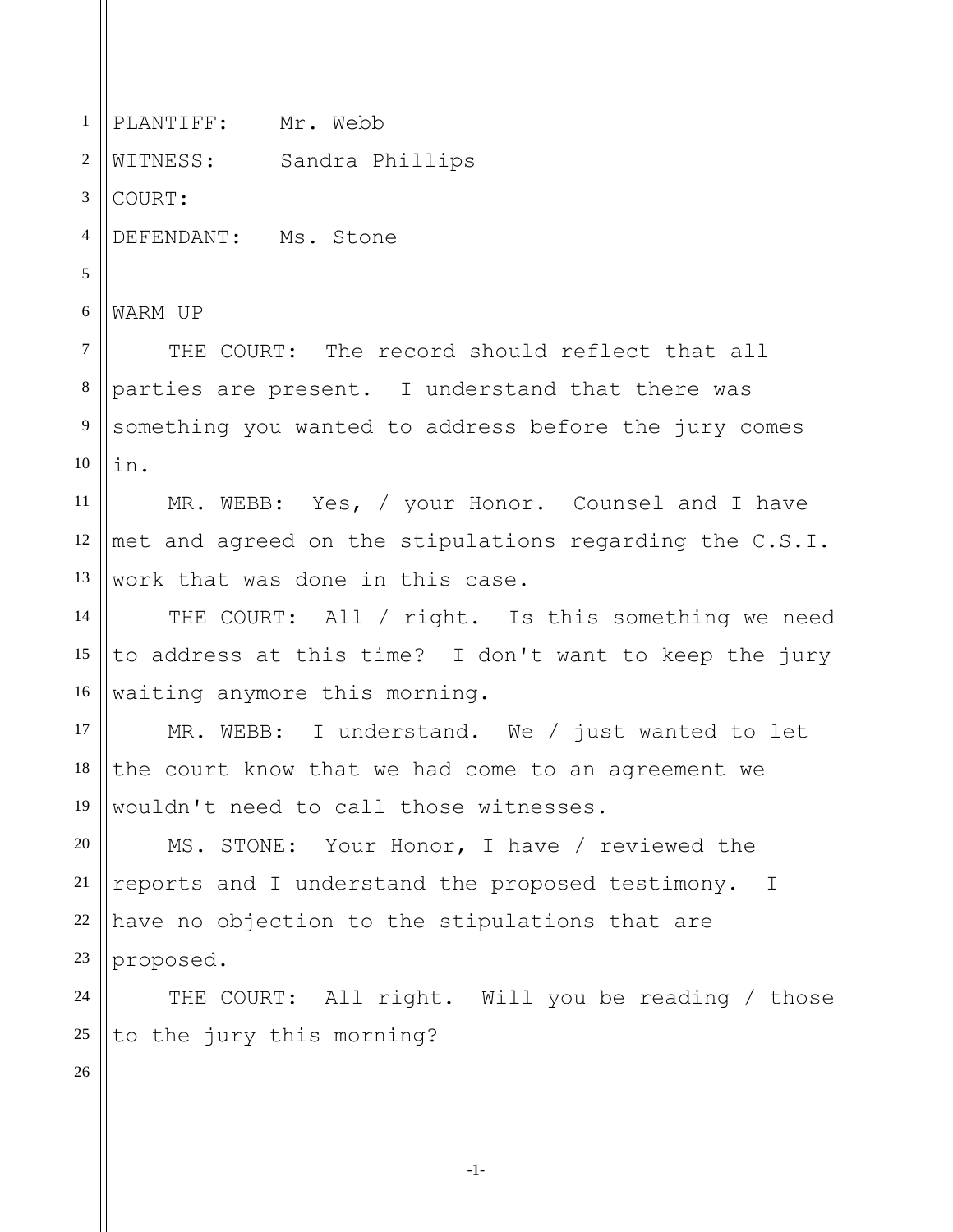1 2 3 4 5 6 7 8 9 10 11 12 13 14 15 16 17 18 19 20 21 22 23 24 25 26 MR. WEBB: I haven't put them to paper yet, but I will prepare those and have them ready before I rest / my case. If that's all right with the court and counsel. THE COURT: Any objection to proceeding that way? MS. STONE: Not at all. I would prefer that they / be in writing for the jury to refer to during deliberations. THE COURT: All right. Then, do we have the next witness available at this time? MR. WEBB: Yes, \*/ your Honor. THE COURT: Who will you be calling next? MR. WEBB: The victim, Ms. Phillips, will be our next witness. She is present in court. THE COURT: Ms. Phillips, I / understand that you are going to be the next witness. THE WITNESS: Yes, your Honor. THE COURT: I am sorry that we have kept you waiting this morning, but / it couldn't be helped. THE WITNESS: I understand. I told the attorney that it wasn't a problem. I just need to pick up my children later this / afternoon. THE COURT: I think we will be able to get you out of here soon. THE WITNESS: Thank you.

-2-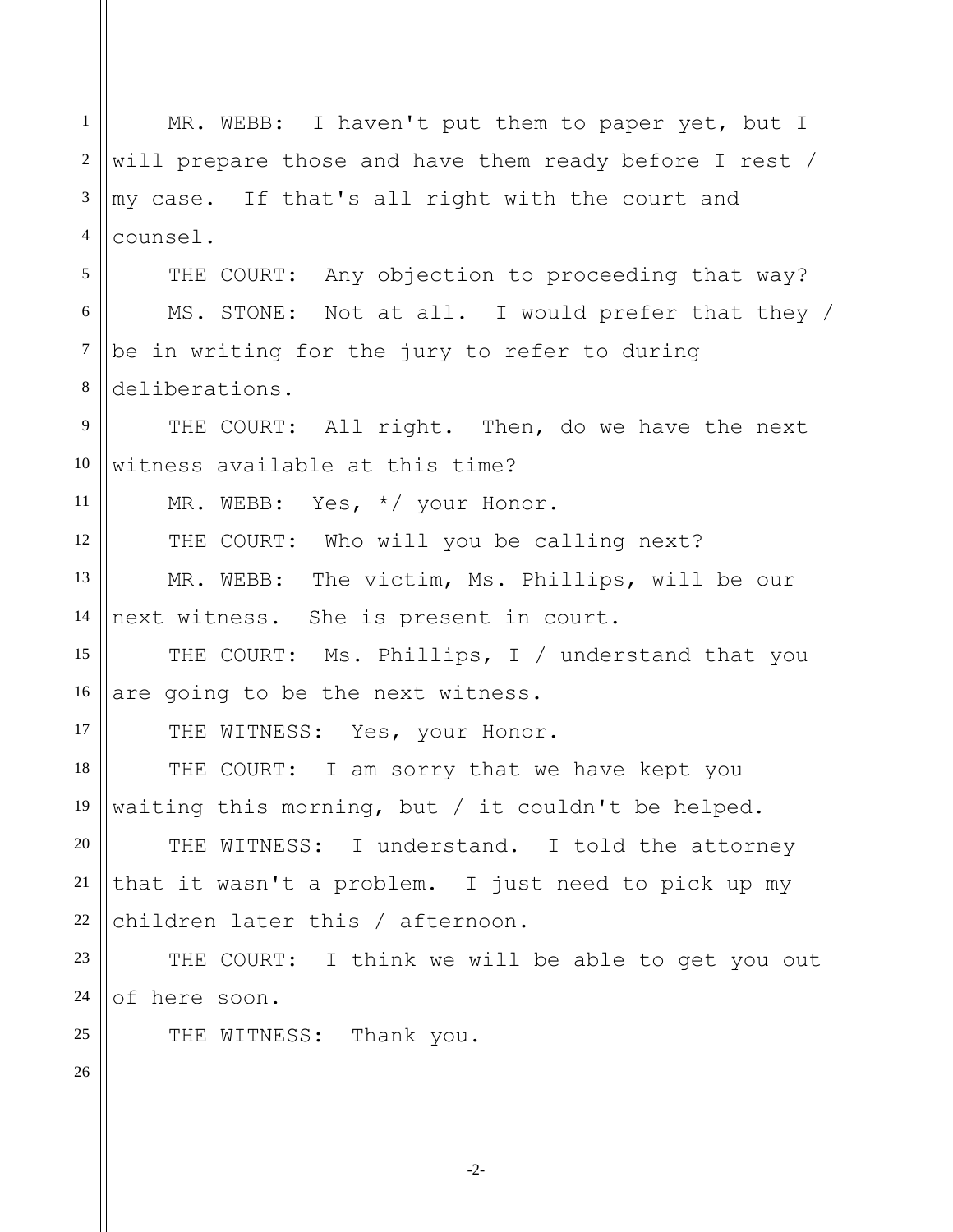| $\mathbf{1}$     | THE COURT: Okay. Bring the jury in and let's get |                                                    |  |  |  |
|------------------|--------------------------------------------------|----------------------------------------------------|--|--|--|
| $\sqrt{2}$       | started. /                                       |                                                    |  |  |  |
| $\mathfrak 3$    |                                                  |                                                    |  |  |  |
| $\overline{4}$   |                                                  |                                                    |  |  |  |
| $\sqrt{5}$       |                                                  | $^{\star\;\star}$ END OF WARM UP $^{\star\;\star}$ |  |  |  |
| $\sqrt{6}$       |                                                  |                                                    |  |  |  |
| $\boldsymbol{7}$ |                                                  |                                                    |  |  |  |
| $\,8\,$          |                                                  |                                                    |  |  |  |
| $\overline{9}$   |                                                  |                                                    |  |  |  |
| $10\,$           |                                                  |                                                    |  |  |  |
| $11\,$           |                                                  |                                                    |  |  |  |
| $12\,$           |                                                  |                                                    |  |  |  |
| 13               |                                                  |                                                    |  |  |  |
| 14               |                                                  |                                                    |  |  |  |
| 15               |                                                  |                                                    |  |  |  |
| $16\,$           |                                                  |                                                    |  |  |  |
| $17\,$           |                                                  |                                                    |  |  |  |
| $18\,$           |                                                  |                                                    |  |  |  |
| 19               |                                                  |                                                    |  |  |  |
| $\overline{20}$  |                                                  |                                                    |  |  |  |
| 21<br>22         |                                                  |                                                    |  |  |  |
| 23               |                                                  |                                                    |  |  |  |
| 24               |                                                  |                                                    |  |  |  |
| 25               |                                                  |                                                    |  |  |  |
| 26               |                                                  |                                                    |  |  |  |
|                  |                                                  |                                                    |  |  |  |
|                  |                                                  |                                                    |  |  |  |
|                  |                                                  |                                                    |  |  |  |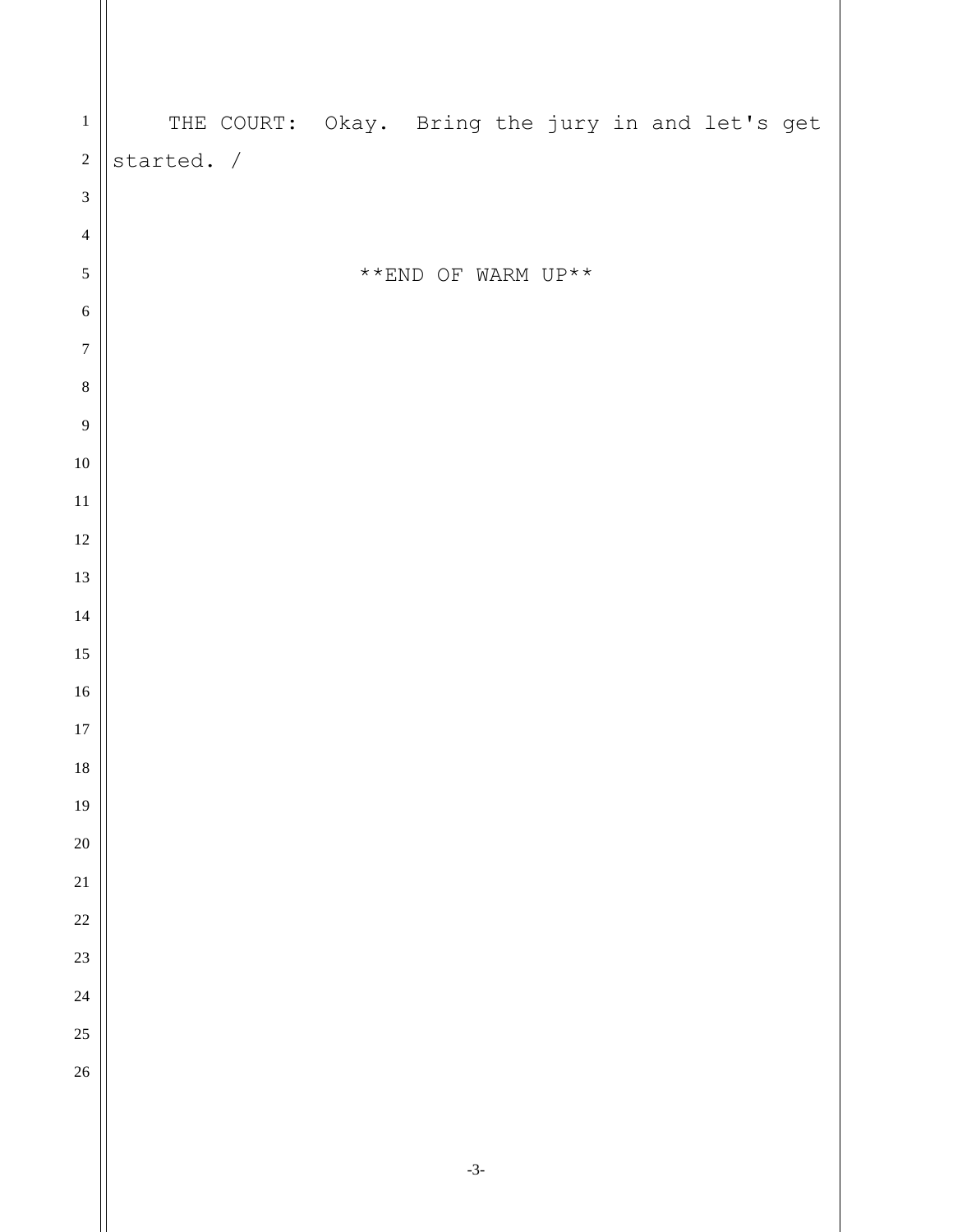1 2 3 4 5 6 7 8 9 10 11 12 13 14 15 16 17 18 19 20 21 22 23 24 25 26 EXAM THE COURT: Back on the record. Are we ready to proceed this morning? MR. WEBB: Yes, your Honor. Thank you. MS. STONE: Yes. We are ready to go forward at this / time. THE COURT: Counsel, call your next witness. MR. WEBB: Yes, your Honor. The People call Sandra Phillips. THE COURT: Please step forward and raise your right hand to be sworn / by the clerk. THE WITNESS: Yes, sir. THE COURT: Thank you. Ma'am, please state your name and spell it for the record. THE WITNESS: Sandra Phillips. My last name is spelled / P-H-I-L-L-I-P-S. THE COURT: Let's proceed. DIRECT EXAMINATION Q. BY MR. WEBB: Ms. Phillips, thank you for coming in today. A. Sure. Q. I want to take you back / to a date last summer. Do you remember something unusual happening in the evening hours of June 7? A. I definitely do.

-4-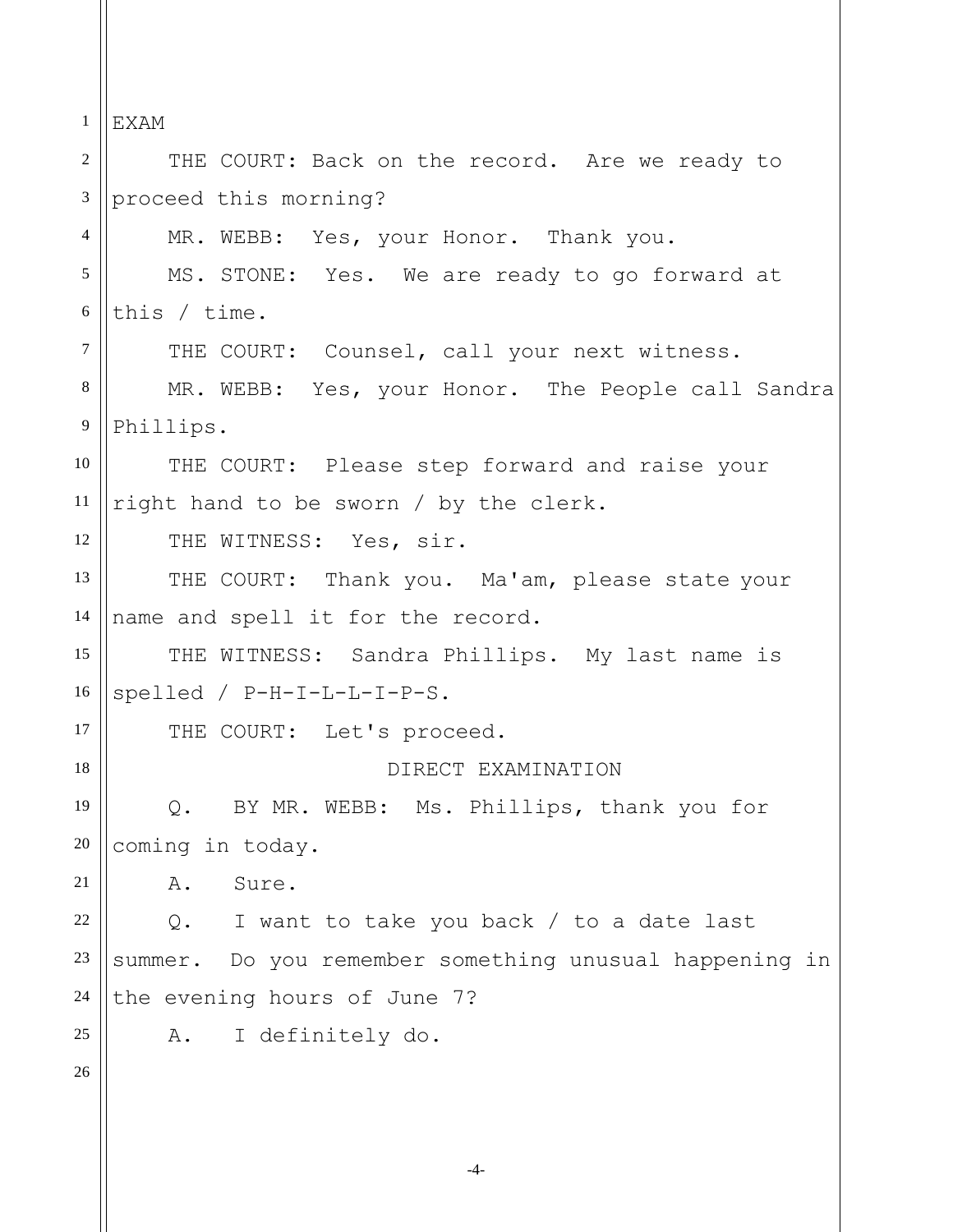1 2 3 4 5 6 7 8 9 10 11 12 13 14 15 16 17 18 19 20 21 22 23 24 25 26 Q. Let's begin with where / you were residing at that time. Could you please tell us where you were residing last summer? A. I lived in Irvine. Q. And was that a / house or apartment? A. It is a regular house. Q. All right. And who was living in the residence on June 7? A. I was, of course, as / well as my husband and children. Q. How many children do you have? A. I have three children now. Q. How many did you have last summer on \*/ June 7? A. I was pregnant at that time. I have since had the baby. Q. Congratulations. A. Thank you. MR. WEBB: Your Honor, I would like to mark this / diagram as an exhibit at this time. THE COURT: People's exhibit 1 for identification. MR. WEBB: Thank you. May I approach the witness, your Honor? THE COURT: Yes. MS. STONE: Your Honor, may / I approach as well to see what counsel is showing the witness?

-5-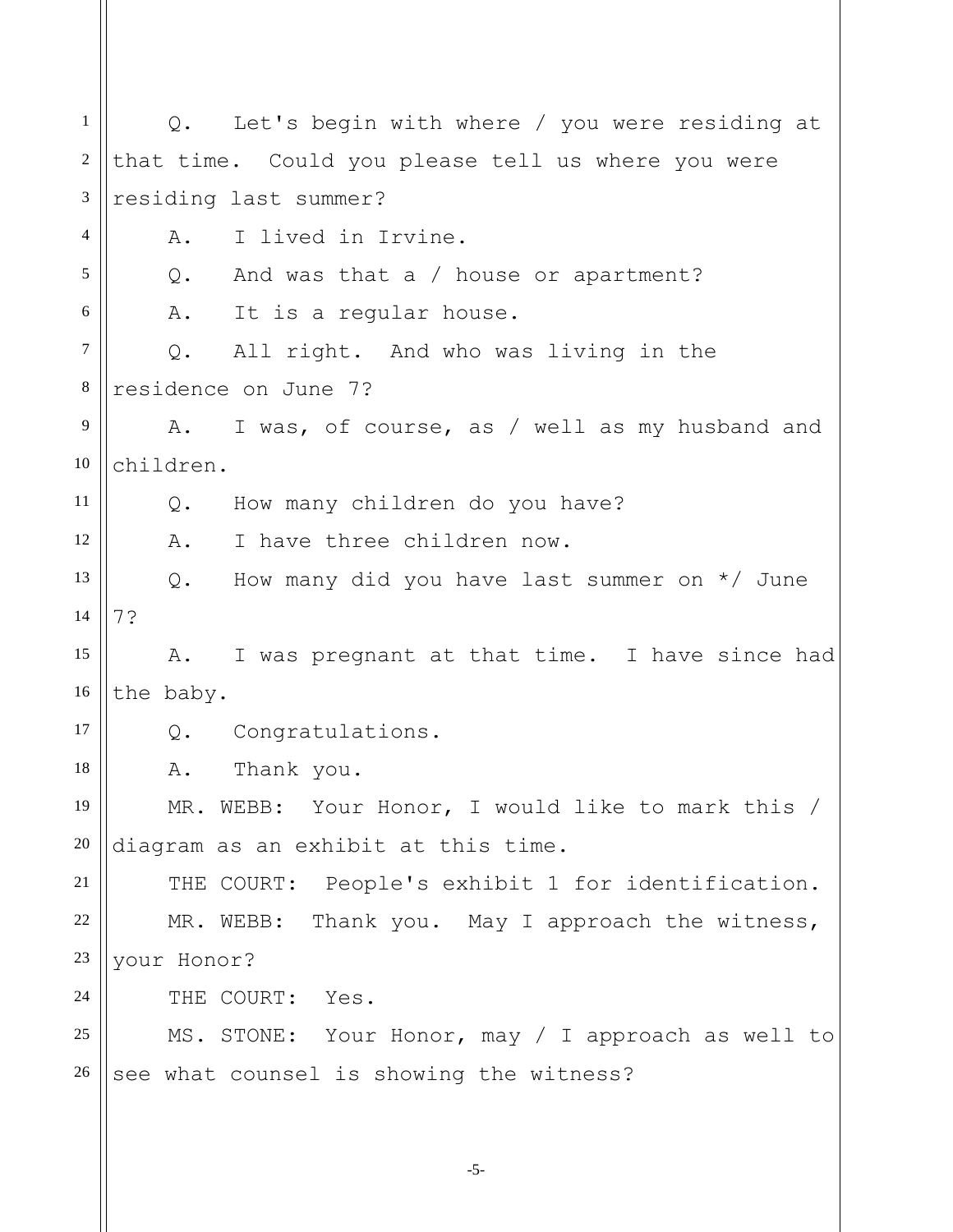1 2 3 4 5 6 7 8 9 10 11 12 13 14 15 16 17 18 19 20 21 22 23 24 25 26 THE COURT: Certainly. MR. WEBB: Counsel, I'm sorry. I will show it to you first. MS. STONE: That's fine. / Thank you. Q. BY MR. WEBB: Ms. Phillips, do you recognize what we have marked as an exhibit? A. Yes, I do. Q. Tell the jury what that is, please. A. That / is a diagram of my home. It has the rooms and the yard labeled there. Q. Is this an accurate representation of the layout of your / home that evening? A. Yes, it is. Q. If you would please step forward and label which room was your bedroom that night. A. It would be the / master bedroom here in the corner of the residence. Q. This diagram depicts four bedrooms total; is that correct? A. Yes, sir. Q. Were all four bedrooms occupied / that evening? A. My children were each in their separate rooms. My husband was in our bedroom. The other room was really used as an extra playroom. \*/

-6-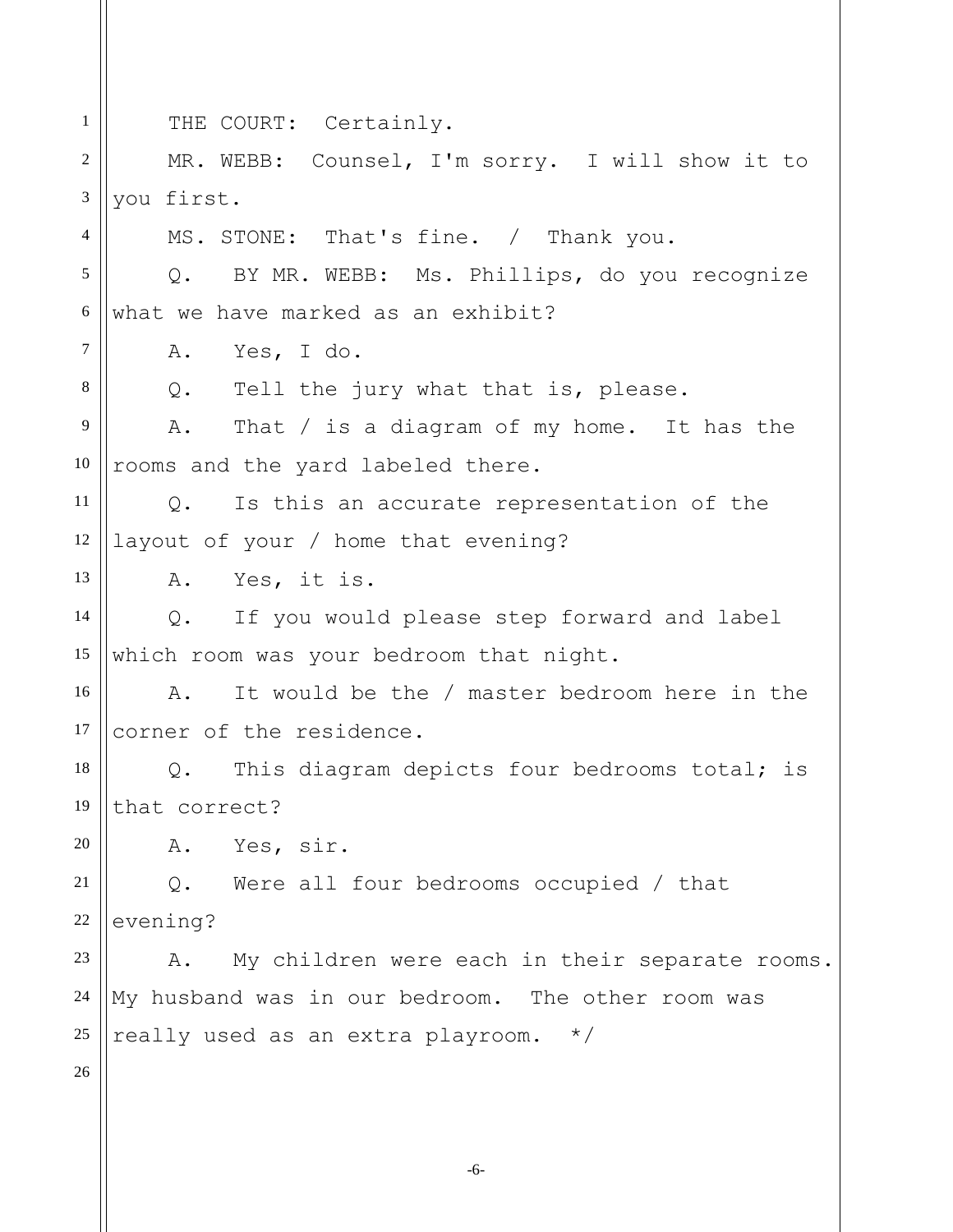1 2 3 4 5 6 7 8 9 10 11 12 13 14 15 16 17 18 19 20 21 22 23 24 25 26 START TYPING Q. BY MR. WEBB: Is that a place for your children to play or watch movies? A. That's correct. Q. Okay. Actually, you do not currently reside there today; is that / correct? A. No. We moved shortly after this incident. We needed more room with the new baby coming and all. THE COURT: Counsel, may the witness resume her / seat on the witness stand, or do you still need her by the diagram? MR. WEBB: Yes, that's fine. THE COURT: Ma'am, you may resume your seat. THE WITNESS: Thank you. / THE COURT: Let's proceed. Q. BY MR. WEBB: That evening at about 11:30, did something unusual happen? A. Yes. Q. Were you / in the home at that time? A. Absolutely. I was actually getting ready for bed about that time. Q. Had your two children already gone to bed? / A. Yes. They go to bed pretty early. I believe they had gone down about 8:00 that night. Q. And how about your husband, was he with / you that evening?

-7-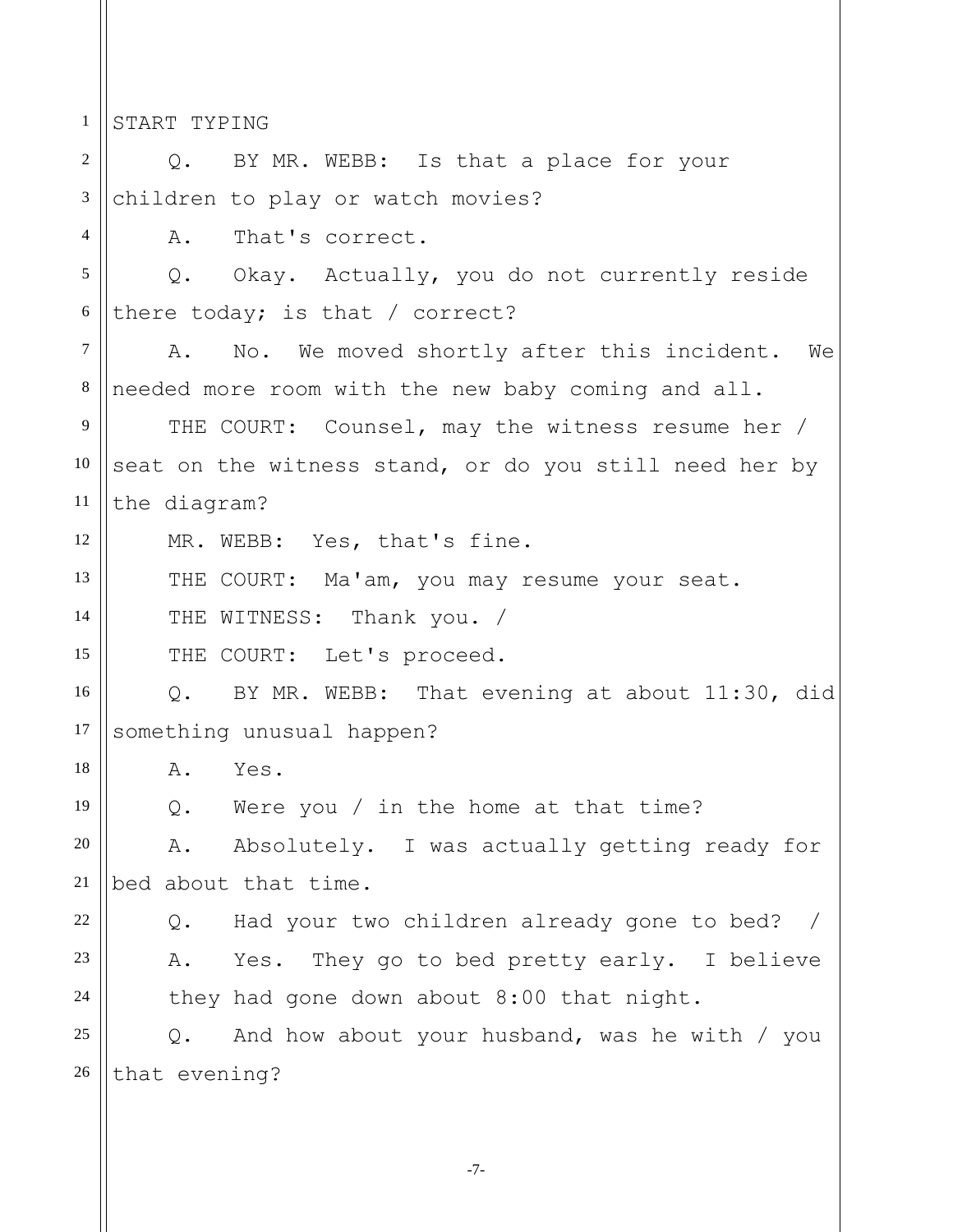1 2 3 4 5 6 7 8 9 10 11 12 13 14 15 16 17 18 19 20 21 22 23 24 25 26 A. My husband had already gone to bed. I thought he was watching television in our bedroom, but he had already turned out / the light and gone to sleep. Q. Okay. What were you doing just before getting ready for bed? A. I was actually reading in the living room.  $*/$ I was beginning to doze off and so I decided to go to bed. Q. Did you overhear a disturbance outside your window that evening? MS. STONE: Objection. / Leading. THE COURT: Sustained. Q. BY MR. WEBB: What happened when you were going to bed that night? A. I heard something hit the window in the dining room. Q. Is that something / that attracted your attention? A. Yes. I believe it woke me up and startled me. Q. You testified you were in the living room when you overheard / that noise? A. Correct. I was sitting in the big recliner. I heard the sound in the dining room. Q. How far away from you was the / sound that you heard?

-8-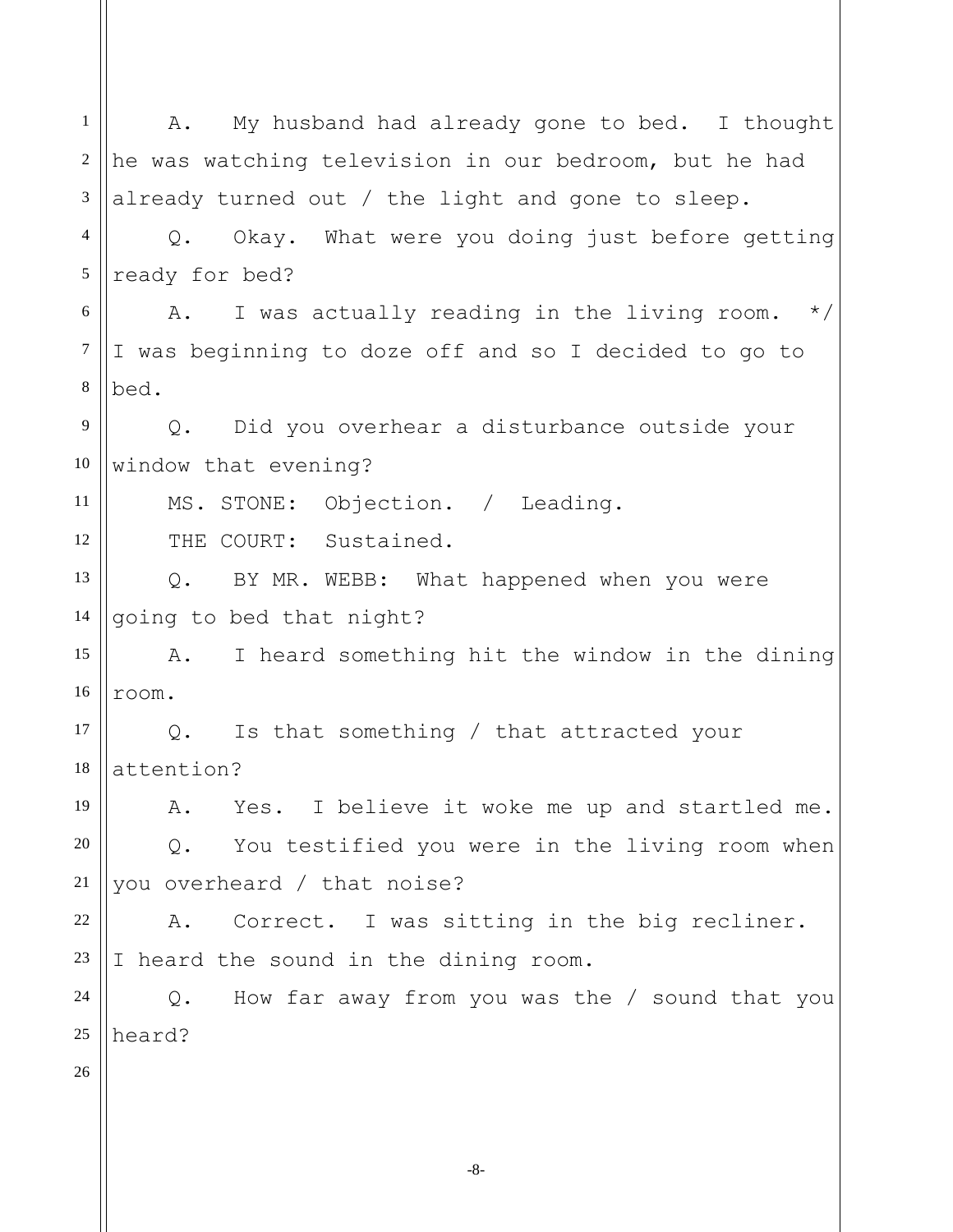1 2 3 4 5 6 7 8 9 10 11 12 13 14 15 16 17 18 19 20 21 22 23 24 25 26 A. It was in the other room. It sounded to me like it was in the yard. I thought maybe a toy / fell over outside or something like that. Q. What happened immediately after that time? A. Initially, I got up and went into the other area to see / what had happened. Q. Were the lights on in the living room where you were reading? A. The overhead light was not on. I just had the / little reading lamp on the side table next to me. Q. What did you do then? A. I walked into the dining room to check out the \*/ noise. Q. Did you turn on that overhead light when you entered the room? A. No, I didn't. I was a little nervous and I -- MS. STONE: Objection. No / question pending. THE COURT: Sustained. MS. STONE: Motion to strike the answer. THE COURT: The part about being nervous is stricken. Counsel, next question. Q. BY MR. WEBB: What happened immediately after when you entered / into the dining room? A. I moved over by the window to see if I could figure out what made the noise.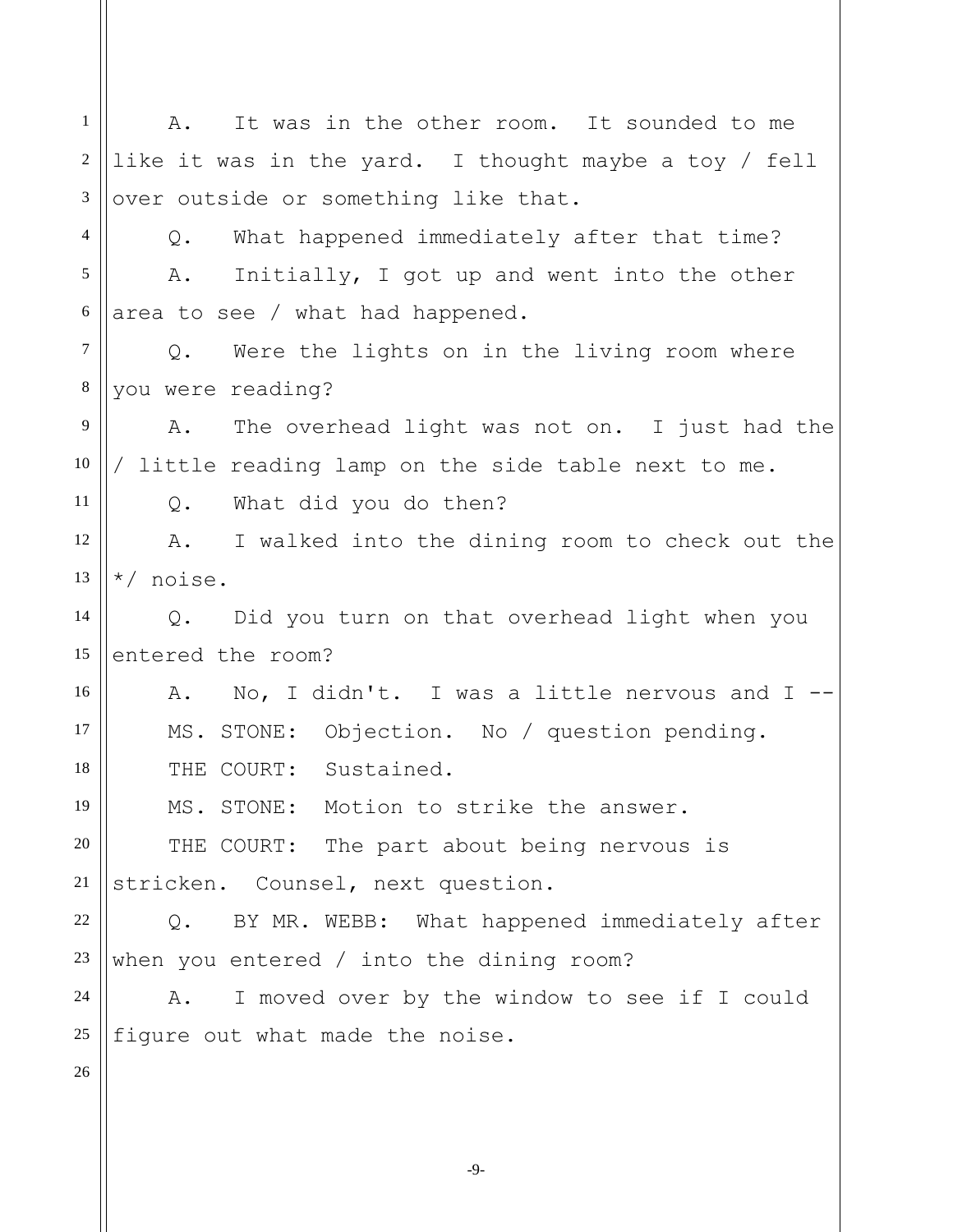1 2 3 4 5 6 7 8 9 10 11 12 13 14 15 16 17 18 19 20 21 22 23 24 25 26 Q. Was there anything there / that caught your attention? A. Yes. I saw a man in the kitchen that is right next to the dining room, and he was going out / the back door. Q. By the back door, are you talking about a door off the kitchen? A. Yes. There is a door that exits from the kitchen / to the patio and he was going out that doorway. Q. Did the intruder see you when you entered into the room? MS. STONE: Objection. Calls for speculation./ THE COURT: Sustained. Q. BY MR. WEBB: Did you make eye contact with the person? A. It was dark, so I really don't know if he saw me. I observed him leaving / through the door. Q. Did you say anything to him or make any attempt to get his attention? A. Not initially, I didn't. Q. Did he say anything \*/ to you? A. Not at that time. Q. Anytime that evening did you have any conversation with the intruder in your kitchen?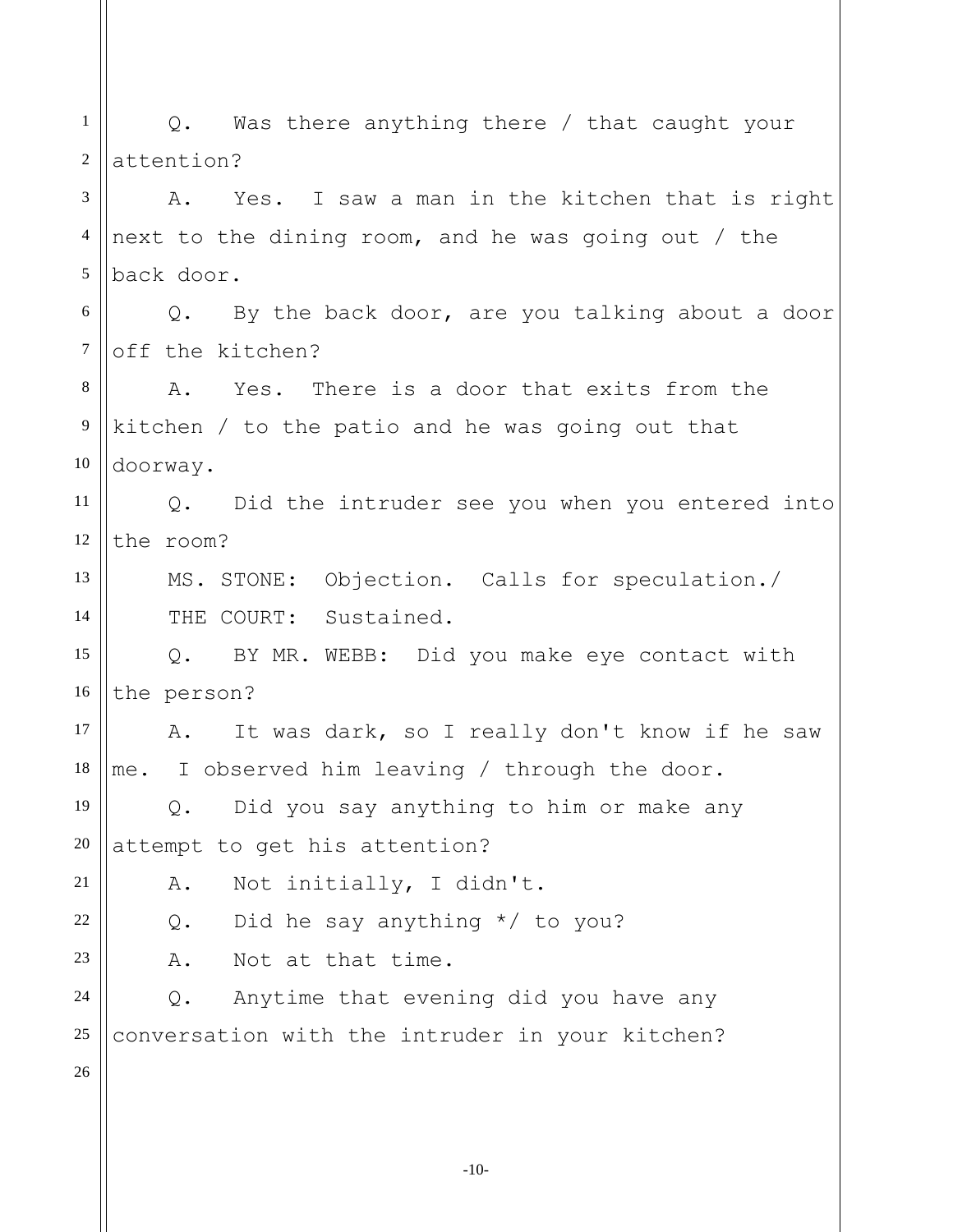1 2 3 4 5 6 7 8 9 10 11 12 13 14 15 16 17 18 19 20 21 22 23 24 25 26 A. Yes. I asked him what / he had in his backpack as he was going out the doorway. Q. Did he ever respond to you? A. He turned around and quietly said I / didn't need to worry about anything, that he was leaving. Q. Did he say anything additional to you? A. Nothing. Q. Did you say anything else to him? / A. I told him to put my stuff down. I wasn't positive what he had in his hands, but I knew it was probably mine. Q. What / did you do then? A. I immediately called 911 to get the police there. Q. When the police arrived at your home, did they take / a report? A. Yes, they did. Q. Do you remember the officer that you spoke to? A. I believe it was Officer Jensen. Q. All right. And did you / give him a description of the man in your kitchen? A. Yes, I did. Q. Did Officer Jensen tell you anything about other robberies in the neighborhood? / MS. STONE: Objection. Calls for hearsay and facts not in evidence.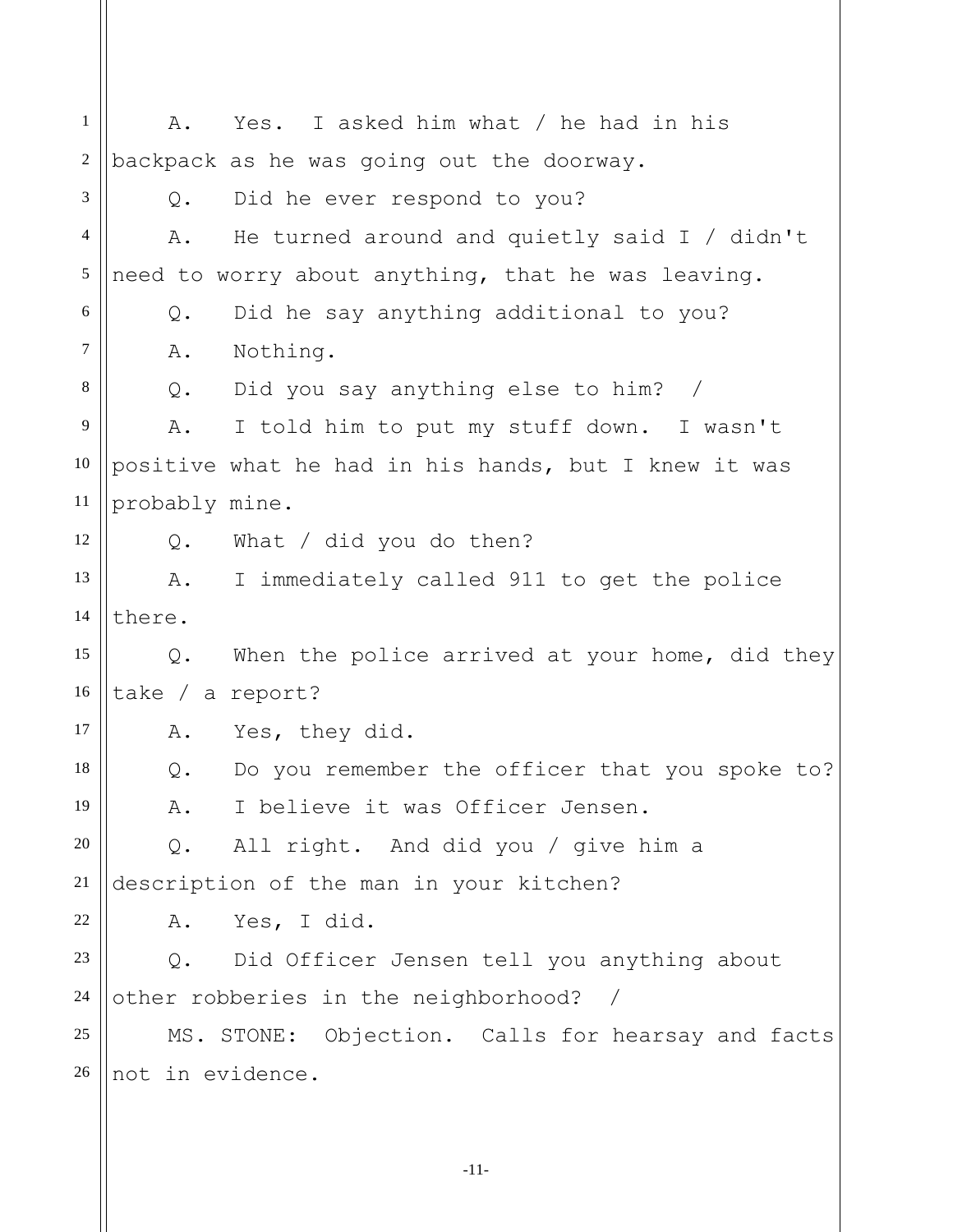1 THE COURT: Sustained.

| $\overline{2}$ | MR. WEBB: I can rephrase the question, your Honor.         |  |  |  |  |  |
|----------------|------------------------------------------------------------|--|--|--|--|--|
| 3              | THE COURT: All right. It is withdrawn.                     |  |  |  |  |  |
| $\overline{4}$ | BY MR. WEBB: Did you have */ a discussion<br>$Q_{\bullet}$ |  |  |  |  |  |
| 5              | with Officer Jensen about security in the neighborhood?    |  |  |  |  |  |
| 6              | Yes, I did.<br>Α.                                          |  |  |  |  |  |
| $\tau$         | Were you asking him questions about your home?<br>$Q$ .    |  |  |  |  |  |
| $\,8\,$        | Α.<br>Yes, I was.                                          |  |  |  |  |  |
| 9              | MS. STONE: May / I have a moment, your Honor, off          |  |  |  |  |  |
| 10             | the record?                                                |  |  |  |  |  |
| 11             | THE COURT: Yes. That's fine.                               |  |  |  |  |  |
| 12             | MR. WEBB: Your Honor, we have agreed to recall             |  |  |  |  |  |
| 13             | this witness after the officers have / testified. I        |  |  |  |  |  |
| 14             | have no more questions at this time, but I will be         |  |  |  |  |  |
| 15             | recalling the witness later in my case.                    |  |  |  |  |  |
| 16             | THE COURT: Thank you. Do you have / any questions          |  |  |  |  |  |
| 17             | of the witness at this time?                               |  |  |  |  |  |
| 18             | MS. STONE: I do, your Honor.                               |  |  |  |  |  |
| 19             | THE COURT: Let's proceed.                                  |  |  |  |  |  |
| 20             | CROSS-EXAMINATION                                          |  |  |  |  |  |
| 21             | BY MS. STONE: Good morning, Ms. Phillips. I<br>$Q$ .       |  |  |  |  |  |
| 22             | just have a couple questions for / you at this time.       |  |  |  |  |  |
| 23             | You testified that you were reading and you heard          |  |  |  |  |  |
| 24             | something in the other room; is that correct?              |  |  |  |  |  |
| 25             | Definitely.<br>Α.                                          |  |  |  |  |  |
| 26             |                                                            |  |  |  |  |  |
|                |                                                            |  |  |  |  |  |

-12-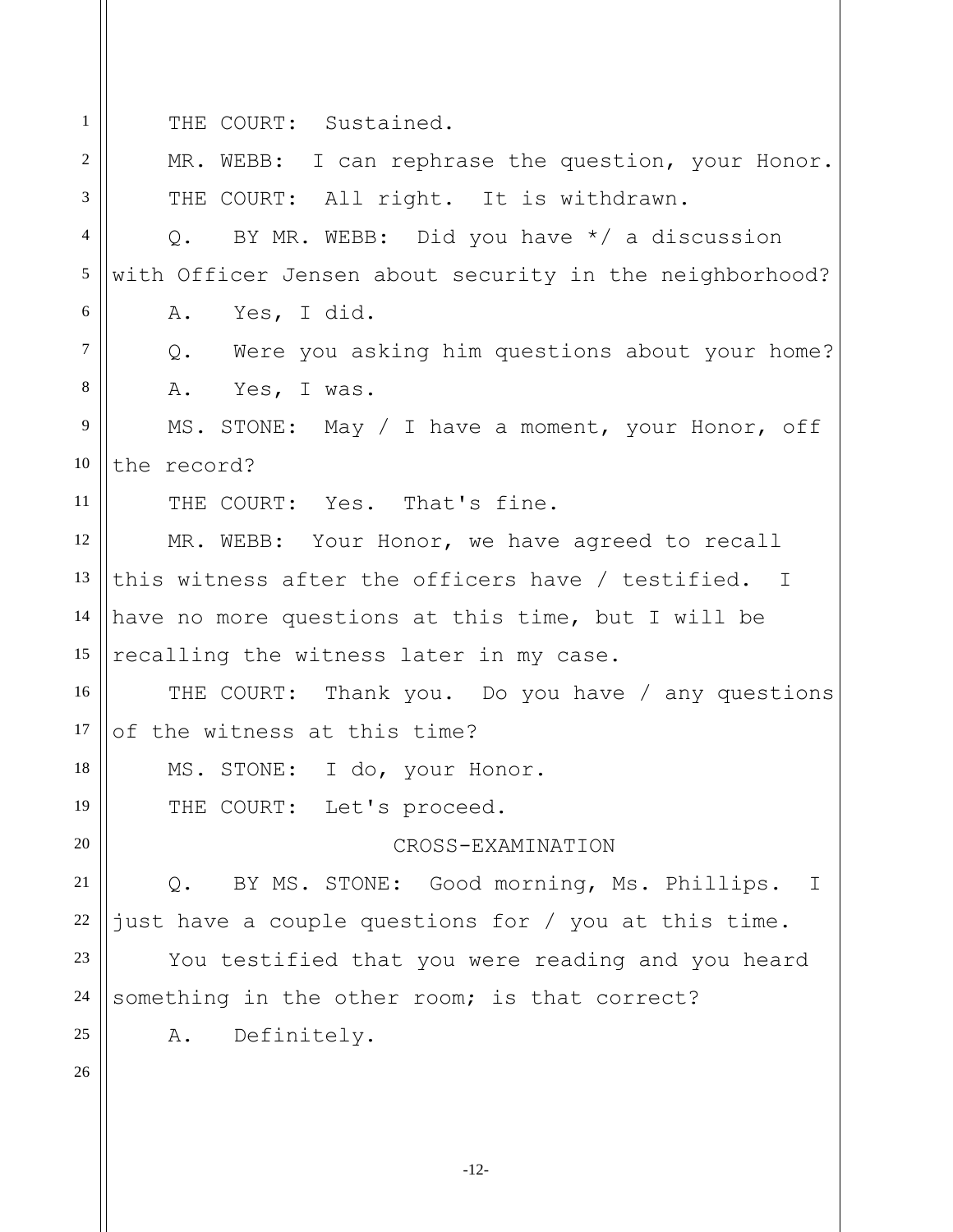1 2 3 Q. Had you been / in the living room for a long period of time before something attracted your attention?

4 5 6 7 A. Not very long. I put the children to bed and / we had to have a couple stories and things like that. I would estimate I had been in there approximately an hour or thereabouts.

8 9 10 Q. Now, / you testified that you were sleeping and that perhaps the noise might have awakened you; is that correct?

11 12 13 A. Well, I don't think I was sleeping. \*/ I was dozing off and on. I heard the noise and it alerted me that something was extremely wrong.

14 15 Q. When you entered the dining room / did you immediately approach the window?

A. Yes, that's correct.

17 18 19 Q. Let's discuss this exhibit that was previously marked today. Are you able to see that from / where you are sitting?

20

16

A. Absolutely. No problem.

21 22 Q. Is this the window right here that you approached?

23 24 A. Yes. That is the dining room window that looks / out into the yard.

25 26 Q. And I notice here that the kitchen is right next to the dining room on this diagram?

-13-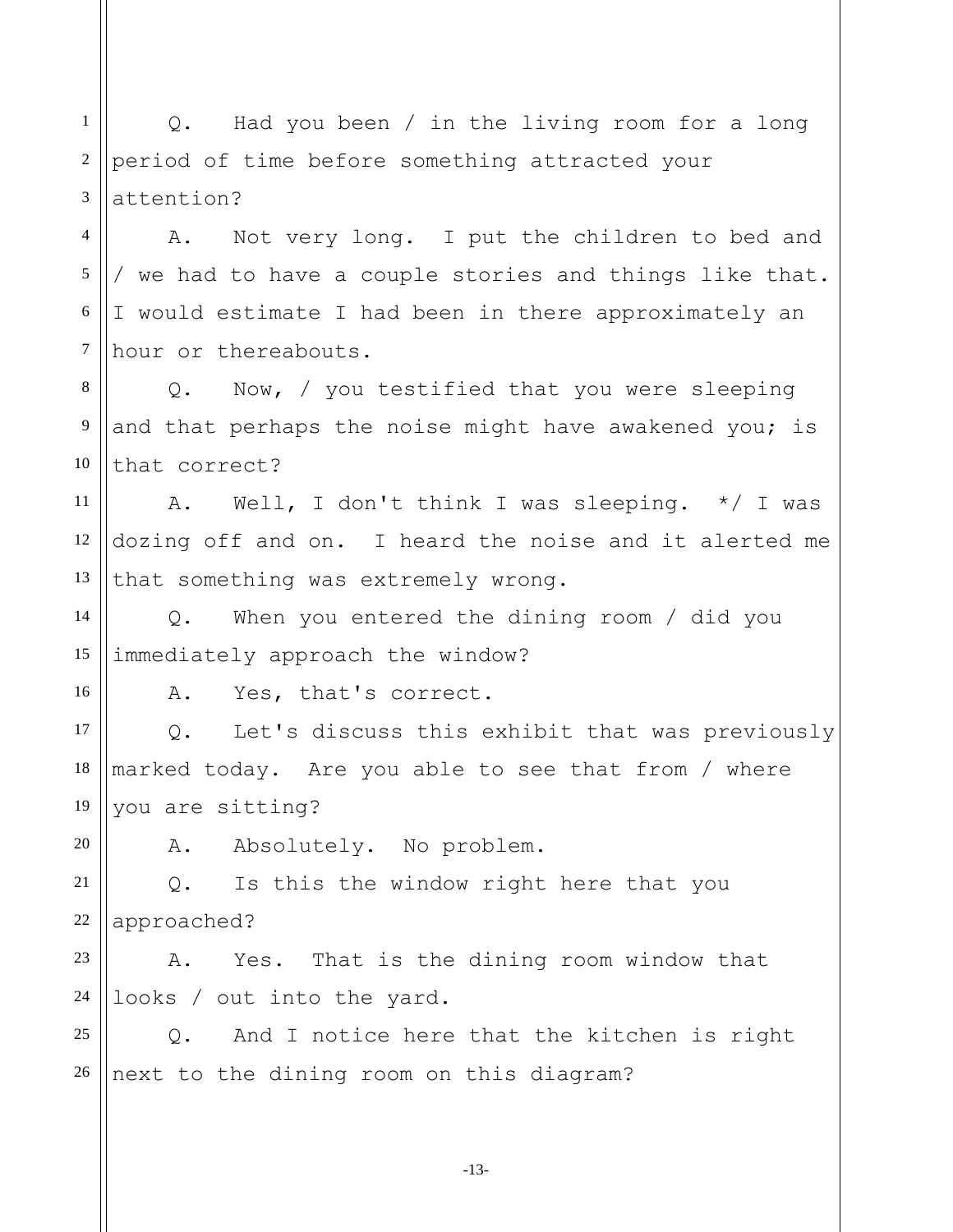-14- 1 2 3 4 5 6 7 8 9 10 11 12 13 14 15 16 17 18 19 20 21 22 23 24 25 26 A. Yes. That's the way / it is in our home. You can see straight through from one room to the next. Q. The doorway that we have previously labeled here is / the doorway where you saw an individual exiting your home that night? A. Correct. That is the back door. Q. Now, you gave a description to the / officers that night of the person in your home; is that right? A. Yes, that's correct. Q. Do you remember how tall you estimated the person to / be? A. I reported that he was over six feet tall, but I wasn't sure exactly. Q. Do you remember any other description that you gave to \*/ the officer that night? A. I reported he was very tall and he was wearing extremely dark clothing. Q. Do you remember anything else that you reported / that night? A. Tall, dark clothing, he had a hat on. Q. Do you remember what the description was for the hat? A. It was similar to a / ski cap that you wear in the winter.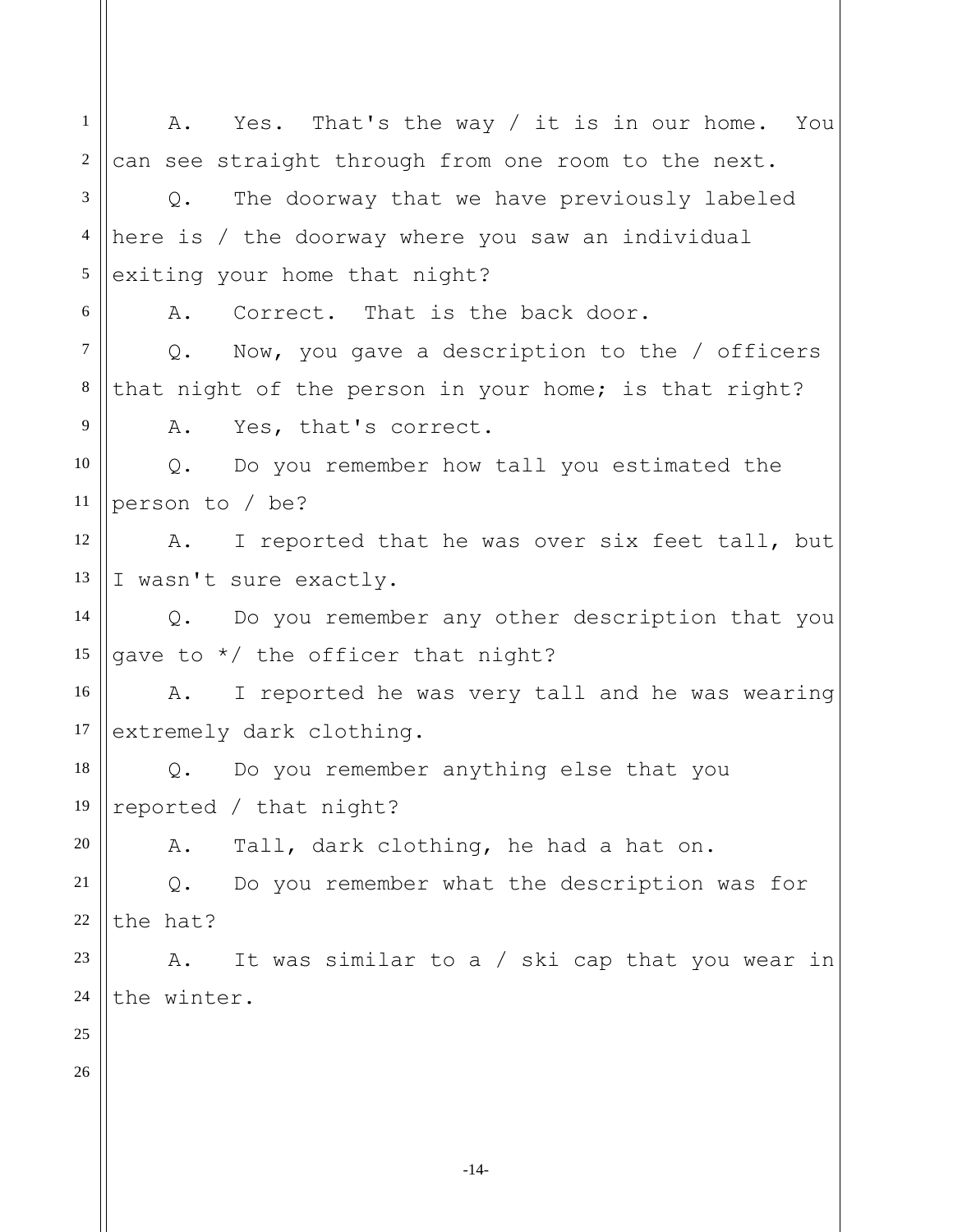1 2 3 4 5 6 7 8 9 10 11 12 13 14 15 16 17 18 19 20 21 22 23 24 25 26 Q. Let me request you to look around the courtroom. Do you see the individual who was in / your kitchen that night present in the courtroom? A. I don't believe so. It was very dark. I didn't get a good look at his face. / MS. STONE: Nothing further, your Honor. I obviously would request that the witness remain on call. THE COURT: Do you have redirect? MR. WEBB: Yes, I do, your Honor. Only briefly. / THE COURT: All right. Let's proceed with redirect. REDIRECT EXAMINATION Q. BY MR. WEBB: Ms. Phillips, when you testify that you didn't get a good look at the intruder in your kitchen that / night, what are you saying? A. Well, it was dark. The overhead lights were not on. It was nighttime. He was wearing dark clothes. I definitely / didn't get a good look at his face. Q. You testified that he was wearing a ski cap. Now, is that the kind of ski cap \*/ that is more of a mask and covers the whole face? A. It could be. Q. Or, is it more the type of hat similar to a / beanie?

-15-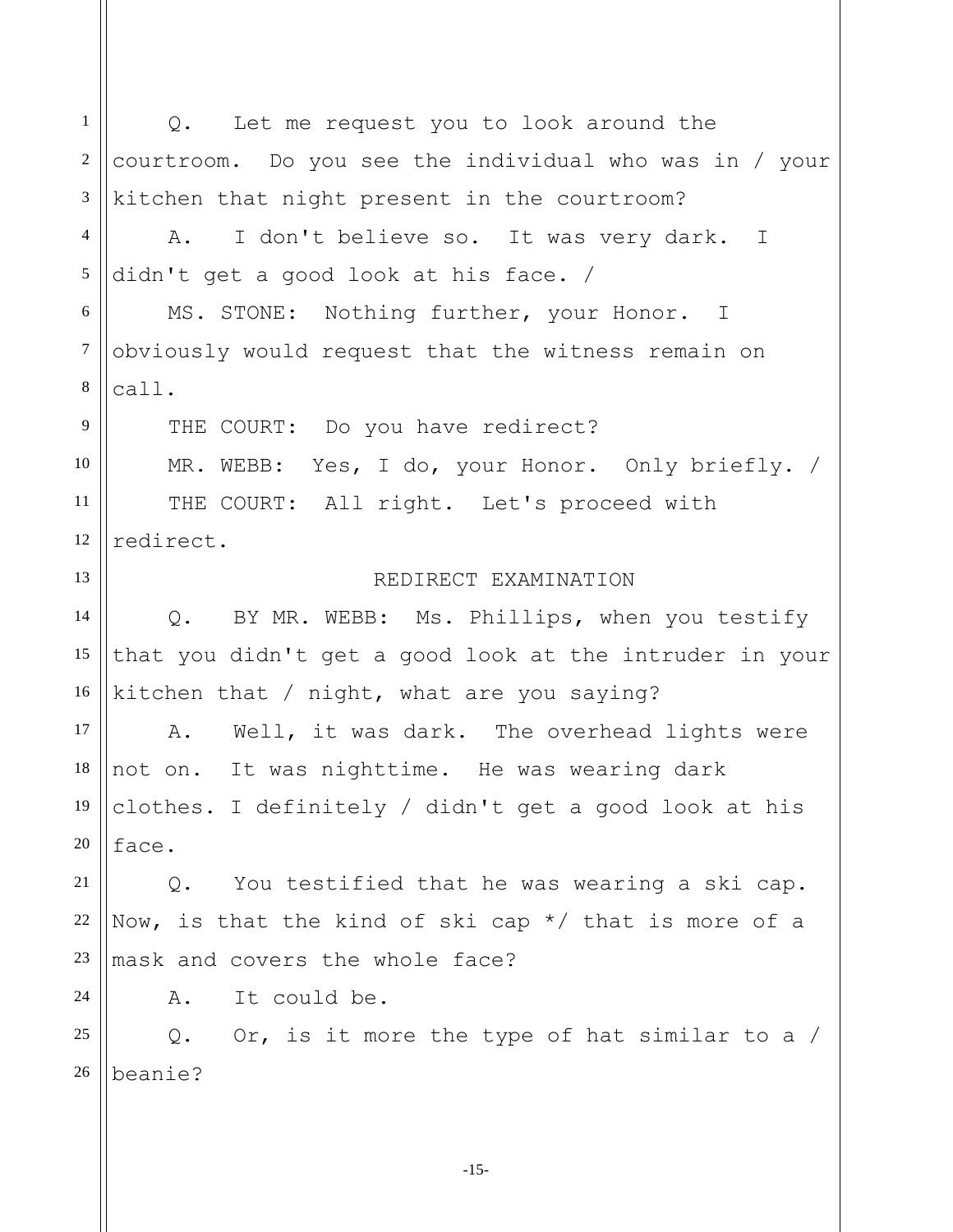1 2 3 4 5 6 7 8 9 10 11 12 13 14 15 16 17 18 19 20 21 22 23 24 25 26 A. I believe it is a regular cap, but he had it pulled down pretty far over his head. It wasn't just sitting on the / top of his head like someone would normally wear it. Q. Was it being used as a mask to cover his face? MS. STONE: Objection. Calls for speculation./ THE COURT: Sustained. Q. BY MR. WEBB: Did the individual in your kitchen pull the mask up to talk to you that night? MS. STONE: Objection. Misstates the witness' testimony. She testified it / was a ski cap, not a mask. THE COURT: All right. Sustained. MR. WEBB: I will rephrase the question, your Honor. THE COURT: Let's proceed. Q. BY MR. WEBB: The individual in your residence that / evening, did you invite him to be there? A. No. Q. Did you know who he was that night? A. No, I didn't. Q. You previously testified you asked / him what he was doing in your house, correct? A. I did, absolutely. Q. He responded to you not to worry about anything and that he was / leaving; is that correct?

-16-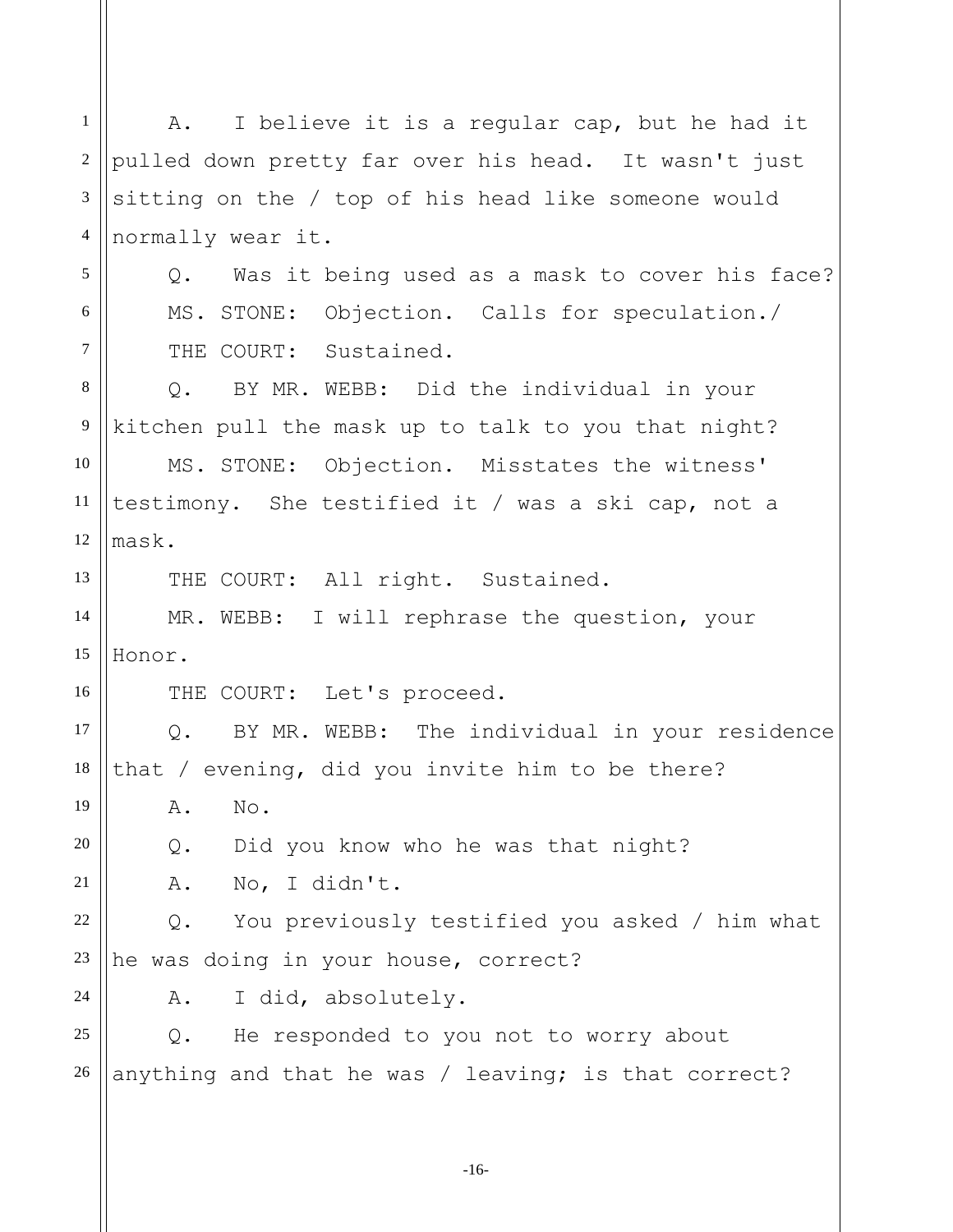1 2

4

A. Yes.

3 Q. When he turned around to respond to you were you able to observe his entire face at that time?

A. Yes,  $*/$  I did.

5 6 7 Q. Was the hat this individual was wearing that evening, was it covering any part of his face when he initially turned around?

8 9 10 A. It / was on his head and lowered down to cover his forehead. His face wasn't covered, but it was pulled low over his forehead.

11 12 Q. Were you / able to observe his eyes and nose as he was speaking to you?

13 14 15 16 A. I believe the hat wasn't covering any of that, but I am / not positive that I really saw it. I mean, I was scared and I wasn't totally sure what was happening.

17 18 19 Q. I understand that you may / not be able to describe his face, but was his face in front of you that night?

MS. STONE: Objection. Vague.

21 22 THE COURT: Overruled. You may answer the question. /

THE WITNESS: Yes, I saw his face.

24 25 Q. BY MR. WEBB: Is it that you just can't really remember the features of his face?

26

23

20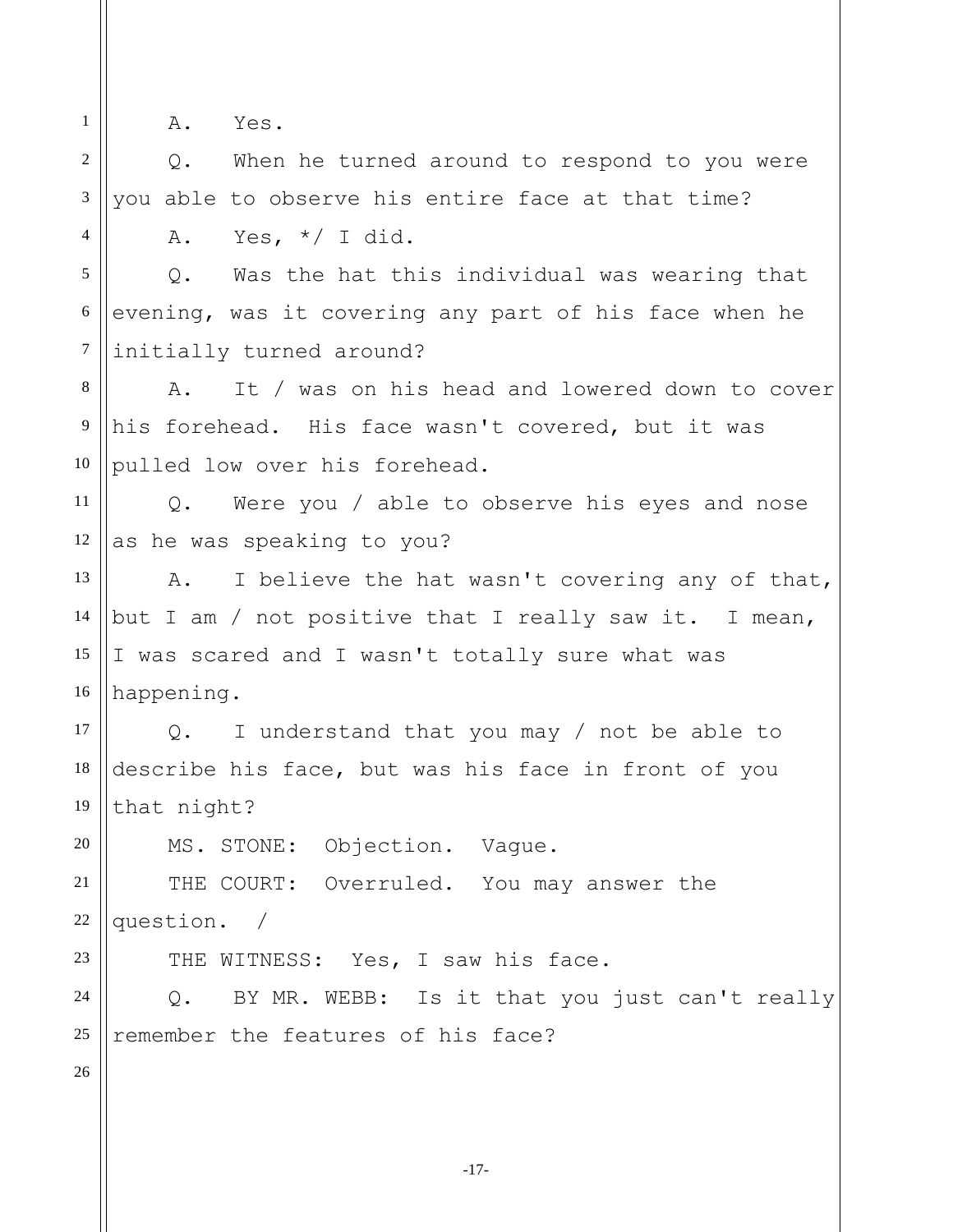1 2 3 4 A. Yes. It has been quite some time / ago and I don't remember very well. I think I have tried to put it out of my head.

MS. STONE: Objection. No question pending. THE COURT: Overruled. Next / question.

6 7 8 Q. BY MR. WEBB: Have you reviewed any police reports to try to refresh your memory about your conversation with the police officer that night?

9 10 11 A. No, I haven't. \*/ I know the investigator asked me if I wanted to read anything or review anything, and I said only if they wanted me to.

Q. All / right. Thank you, ma'am.

A. Thank you.

14 15 16 MR. WEBB: Your Honor, at this time we have a stipulation to have this witness remain on call until after the / officer testifies. We will then be bringing her back after that happens.

MS. STONE: That's correct, your Honor.

THE COURT: Okay. Do we need to put on the record / why we are doing that at this time?

21 22 23 MR. WEBB: We can do that, your Honor. We have Officer Smith outside and we need to take him / out of order at this time.

THE COURT: Is there an objection?

26

24

25

5

12

13

17

18

19

20